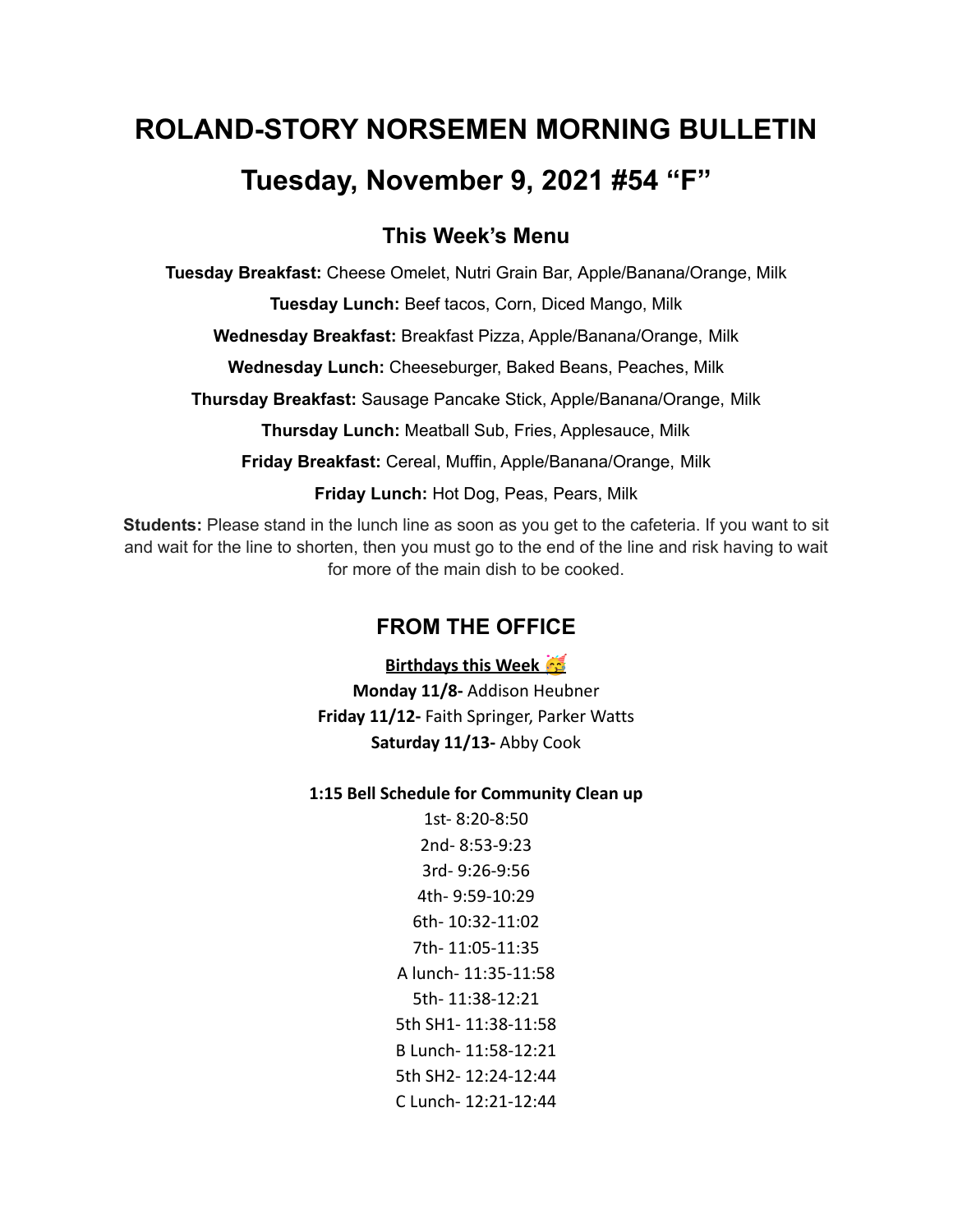## 5th- 12:01-12:44 8th- 12:47-1:15 Seminar Community Clean up: 1:15-3:30 NO Senior Option

**GEEKS!** Casting will be complete on Wednesday. Please have your contracts to Ferrell by Wednesday morning at 8:20.

**J-term:** Students should be working on their rough draft of their project and talking to your Seminar teacher for help or guidance to have a quality project. Refer to the yellow document for answers to basic questions. If you are planning an off-site project, you will have to get that cleared by your Seminar teacher 1st, then schedule a time to talk to Mr. Boliver. DO NOT WAIT UNTIL THE LAST MINUTE ON THIS PROCESS. The online proposal form will open on November 15th for all students during Seminar.

**Annual Norsemen Baseball Fan Cloth fundraiser is now live.** There are multiple non-sport specific items available for youth to adults. Items will arrive prior to Christmas break, and make for great gift ideas. All orders are done online, and shipped directly to your home. Be sure to utilize the size chart provided on the Fan Cloth website. Link to online store is [fancloth.shop/NLZVR](http://fancloth.shop/NLZVR). To give order credit to a member of the Norsemen baseball team just put in their name at checkout. Deadline for orders will be midnight 11/5. Contact Coach Hill, chill@roland-story.k12.ia.us, with any questions you may have regarding the order.



**[COUNSELOR](https://docs.google.com/document/d/1vmwczNPbDzXe9vFaG5LJMQ7NYDv-i4oQJHybqA65TUc/edit?usp=sharing) FOLDER (9-12)-Click here**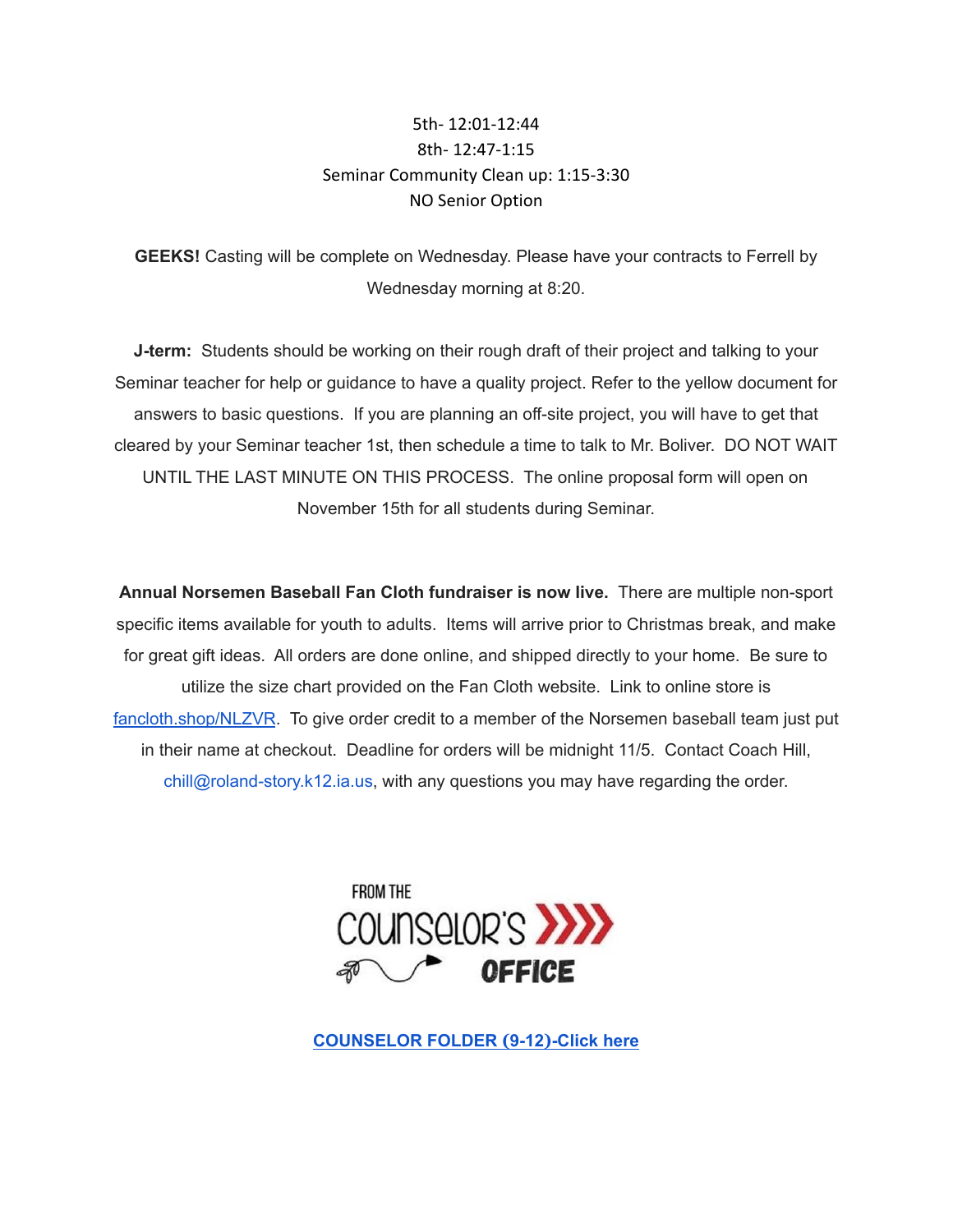### **College Visit**

Friday, 11/19 during seminar time (either Counselor's room or Auditorium depending on numbers) Sign up [here](https://forms.gle/juaxEHRunRisJU777) \*College Rep: Application help & College Info \*ROTC (Air Force) Rep: Info

Iowa State University

#### **Scholarships**

[StudentScholarships.org](https://drive.google.com/file/d/1vNlRtrk0wQiX1jPIPjpUVHhi5zFlcRvw/view?usp=sharing) \*Search is On [Scholarship](https://studentscholarships.org/scholarship/19120/search_is_on_scholarship_scholarship.php)- \$2,000 due 11/30 \*Dell [Scholars](https://studentscholarships.org/scholarship/9745/dell_scholars_program_scholarship.php) Program- \$20,000 due 12/1 \*Jameela Jamil x I Weigh [Scholarship-](https://studentscholarships.org/scholarship/19302/jameela_jamil_x_i_weigh_scholarship_scholarship.php) \$5,000 due 12/2 \*Stephen J. Brady Stop Hunger [Scholarship-](https://studentscholarships.org/scholarship/8850/stephen_j_brady_stop_hunger_scholarships_scholarship.php) \$5,000 due 12/5 \*Science [Ambassador](https://studentscholarships.org/scholarship/14669/science_ambassador_scholarship_scholarship.php) Scholarship- \$40,000 due 12/13 \*Burger King [Scholars](https://studentscholarships.org/scholarship/10533/burger_king_scholars_program_scholarship.php) Program- \$50,000 due 12/15 \*Senior Planning Social Work and Eldercare [Scholarship](https://studentscholarships.org/scholarship/11393/senior_planning_social_scholarship.php)- \$900 due 12/15 \*Path to Pro [Scholarship](https://studentscholarships.org/scholarship/19069/path_to_pro_scholarship_program_scholarship.php) Program- \$2,000 due 12/31 \*CX [Scholarship-](https://studentscholarships.org/scholarship/19320/cx_scholarship_scholarship.php) \$10,000 due 12/31 \*Design Thinking [Scholarship](https://studentscholarships.org/scholarship/11010/design_thinking_scholarship_scholarship.php)- \$500 due 12/31 \*Certified Nursing Assistant [Scholarship-](https://studentscholarships.org/scholarship/19122/certified_nursing_assistant_scholarship_scholarship.php) \$1,000 due 12/31 \*Thiel High School [Fellowship](https://studentscholarships.org/scholarship/14065/thiel_fellowship_scholarship.php)- \$100,000 due 12/31 \*Power of Resilience [Scholarship-](https://studentscholarships.org/scholarship/14792/power_of_resilience_scholarship_scholarship.php) \$1,000 due 12/31 \*CC Bank's Young Scholars [Scholarship-](https://studentscholarships.org/scholarship/13729/cc_bank_s_young_scholars_scholarship_scholarship.php) \$2,000 due 12/31 \*Honor a Hero [Scholarship](https://studentscholarships.org/scholarship/19015/honor_a_hero_scholarship_scholarship.php)- \$1,000 due 12/31

DAR [Scholarships-](https://dar.academicworks.com/) due 1/31 \*Alice W. Rooke- \$5,000 \*America 250! Scholarship- \$5,000 \*American Indians- \$4,000 \*Arthur Lockwood Beneventi Law- \$2,000 \*Caroline E. Holt Nursing- \$2,500 \*DAR Centennial- \$2,500 \*Dr. Aura-Lee A. Na James Hobbs Pittenger American History- \$2,000 \*Dr. Francis Anthony Beneventi Medical- \$5,000 \*Edward G. and Helen A. Borgens Elementary Teacher Education- \$1,500 \*Edward G. and Helen A. Borgens Secondary Teacher Education- \$1,500 \*Frances Crawford Marvin American Indian- \$Varies \*Irene and Daisy MacGregor Memorial- \$5,000 \*Leslie Andree Hanna Medical- \$5,000